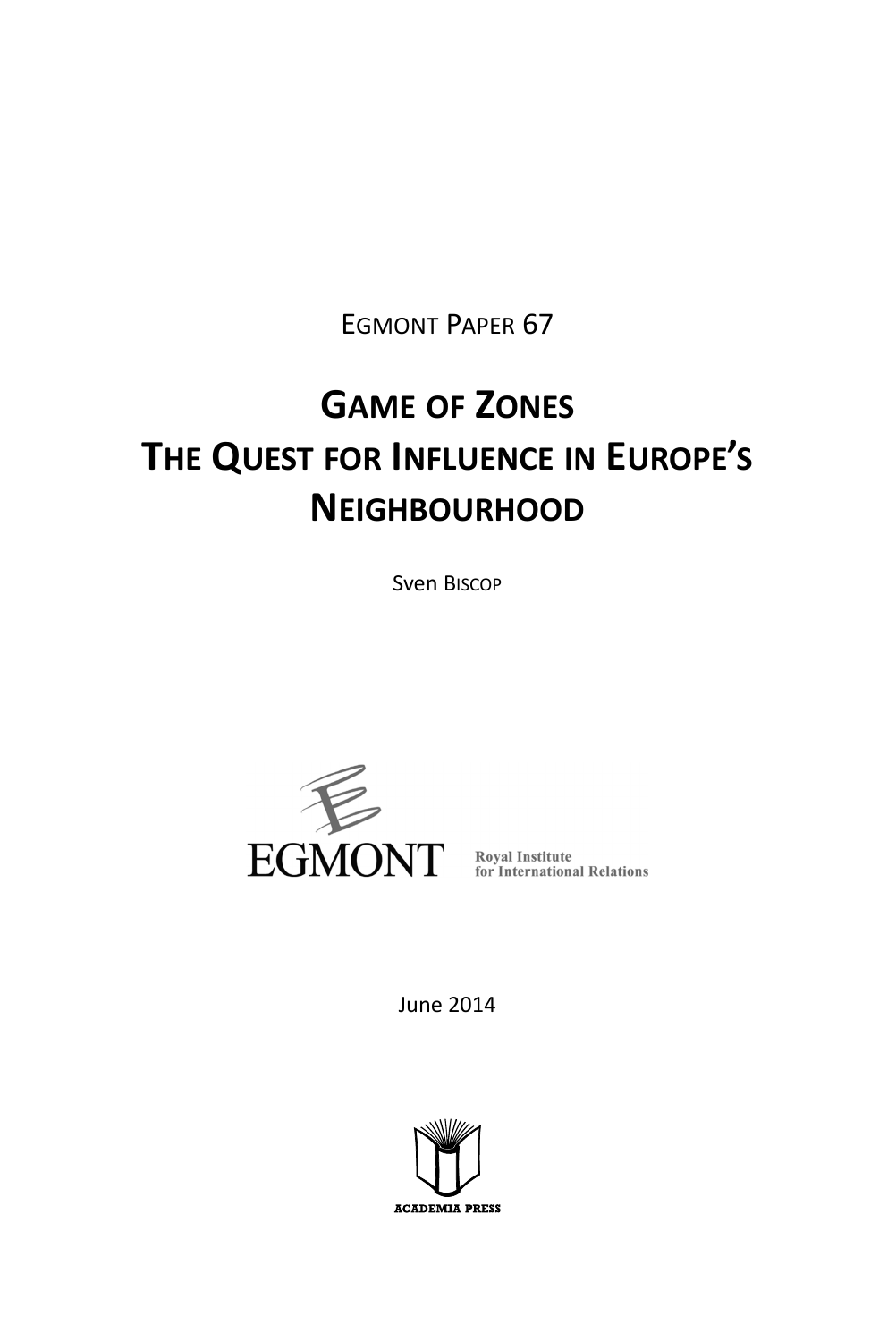The Egmont Papers are published by Academia Press for Egmont – The Royal Institute for International Relations. Founded in 1947 by eminent Belgian political leaders, Egmont is an independent think-tank based in Brussels. Its interdisciplinary research is conducted in a spirit of total academic freedom. A platform of quality information, a forum for debate and analysis, a melting pot of ideas in the field of international politics, Egmont's ambition – through its publications, seminars and recommendations – is to make a useful contribution to the decision-making process.

→ → →

President: Viscount Etienne DAVIGNON Director-General: Marc OTTE Series Editor: Prof. Dr. Sven BISCOP

→ → →

|         | Egmont - The Royal Institute for International Relations |
|---------|----------------------------------------------------------|
| Address | Naamsestraat / Rue de Namur 69, 1000 Brussels, Belgium   |
| Phone   | 00-32-(0)2.223.41.14                                     |
| Fax     | 00-32-(0)2.223.41.16                                     |
| E-mail  | info@egmontinstitute.be                                  |
| Website | www.egmontinstitute.be                                   |
|         |                                                          |

© Academia Press Eekhout 2 9000 Gent Tel. 09/233 80 88 Fax 09/233 14 09 Info@academiapress.be www.academiapress.be

All authors write in a personal capacity.

Lay-out: proxessmaes.be

ISBN 978 90 382 2386 5 D/2014/4804/172 U 2247 NUR1 754

*All rights reserved. No part of this publication may be reproduced, stored in a retrieval system, or transmitted in any form or by any means, electronic, mechanical, photocopying, recording or otherwise without the permission of the publishers.*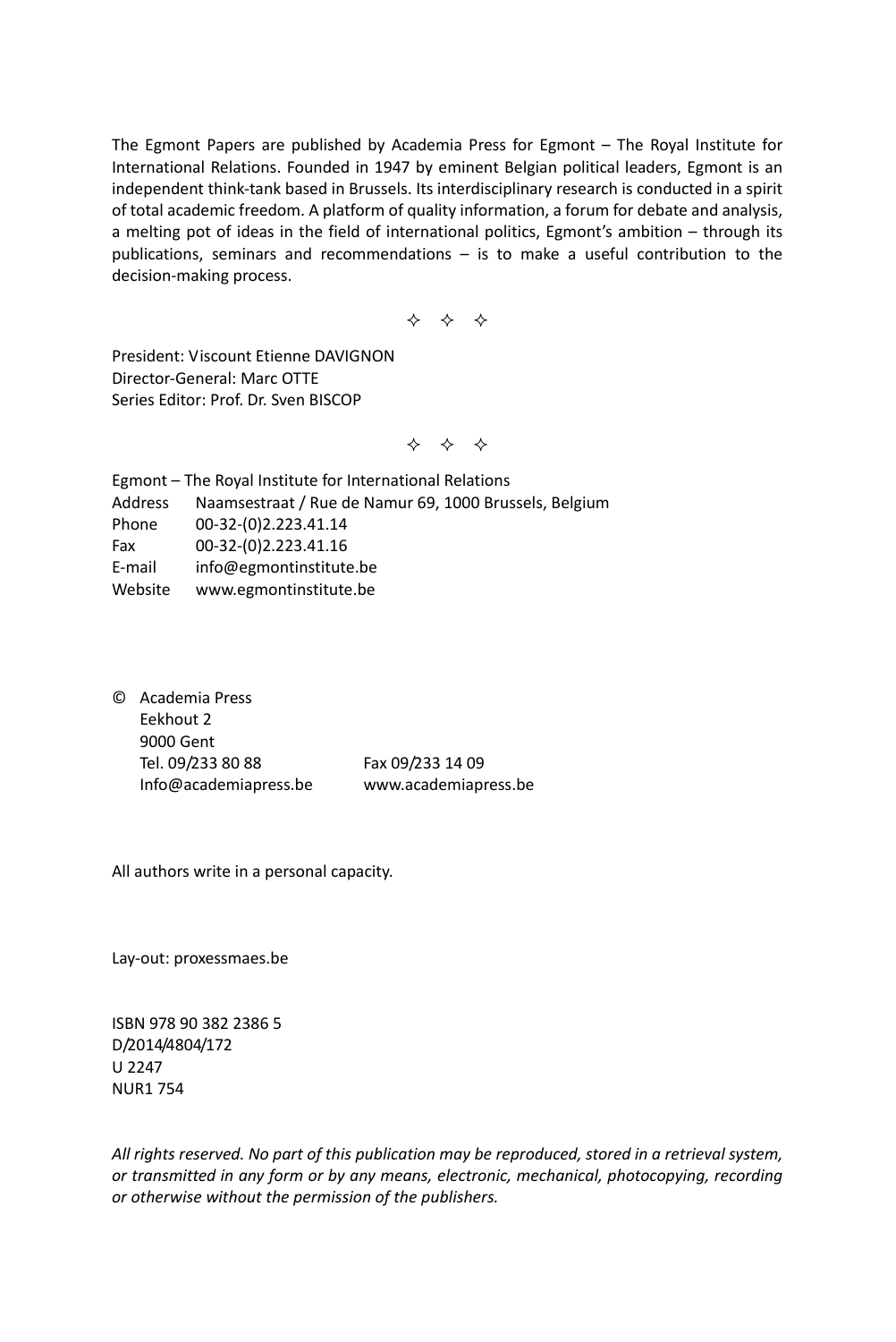# **Table of Contents**

|                                          | $\overline{5}$ |
|------------------------------------------|----------------|
|                                          | $\overline{7}$ |
|                                          | 9              |
| An Ambitious Long-Term Security Provider | 11             |
|                                          | 13             |
|                                          | 17             |
|                                          | 19             |
|                                          | 21             |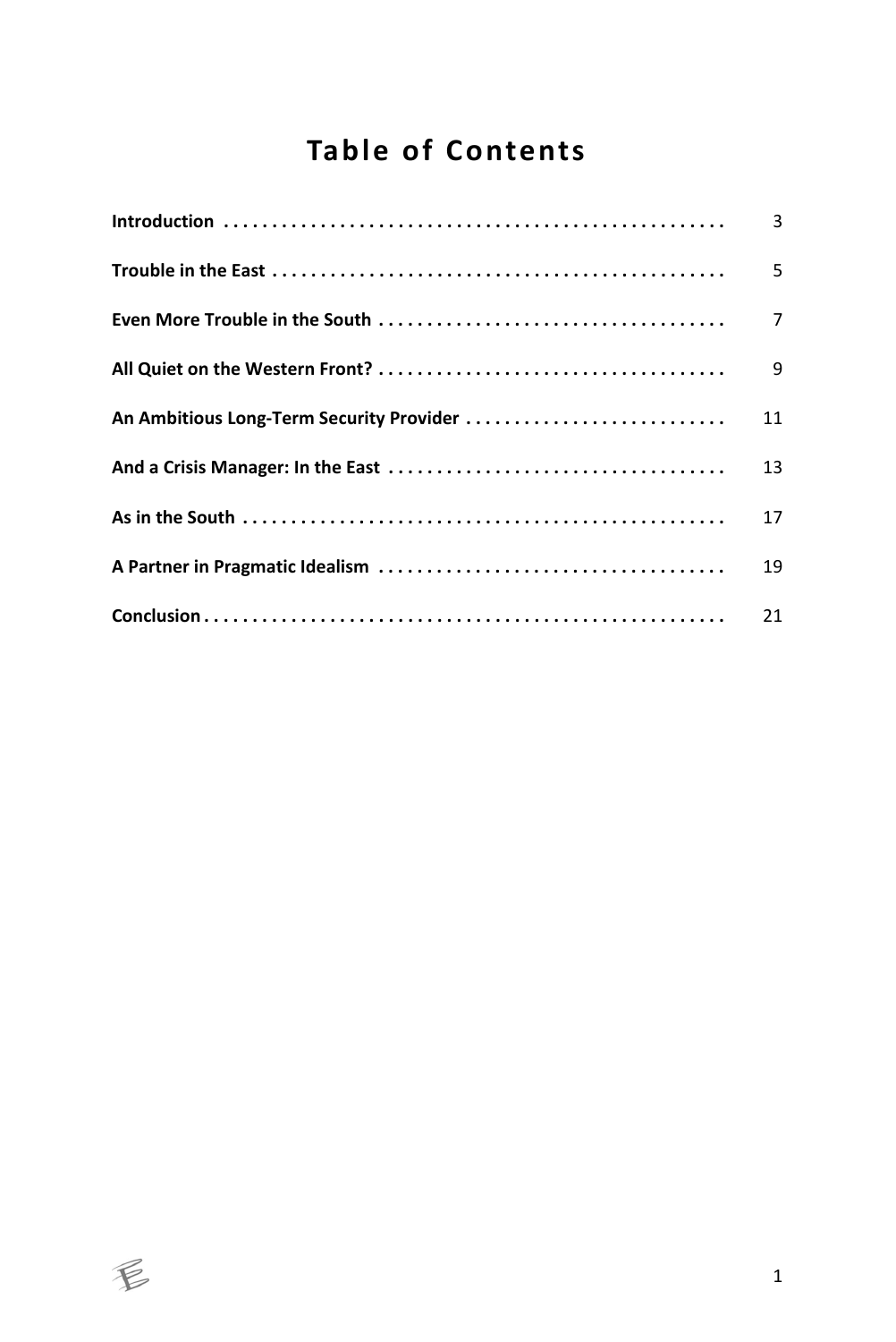#### **INTRODUCTION**

Russia's annexation of the Crimea and subsequent meddling in Ukraine does not constitute a game-changer. It is just a reminder that at least since the war with Georgia in 2008 Russia has been and still is playing the same game: a "game of zones", aimed at (re)establishing an exclusive sphere of influence. Many of us Europeans had forgotten that, or had pushed it to the back of our minds, preferring to believe that we were not engaged in a zero-sum game in our eastern neighbourhood.

While we were dealing with Ukraine, we tended also to forget the crises still going on in our southern neighbourhood, in Libya, Mali, Syria and now Iraq. Spilling over from Syria, extremist militias may establish their own "zone" in the Middle East, which would de-stabilize the entire region. In order to prevent that game-changer from materializing, another game-changer may be necessary: a rapprochement with Iran.

Europe must assume responsibility for security in its entire neighbourhood, both east and south. The challenge is great – but so are Europe's means.

Sven Biscop<sup>1</sup>

<sup>1</sup> Prof. Dr. Sven Biscop is director of the Europe in the World programme at the Egmont – Royal Institute for International Relations and teaches at Ghent University and at the College of Europe in Bruges. The author warmly thanks Jo Coelmont, Daniel Fiott, Marc Franco, Alexander Mattelaer and Bert Schoofs for their feedback on the first drafts of this paper. They gave him confidence to proceed in this complex matter, though not the capacity to avoid all errors, which remain entirely his own.

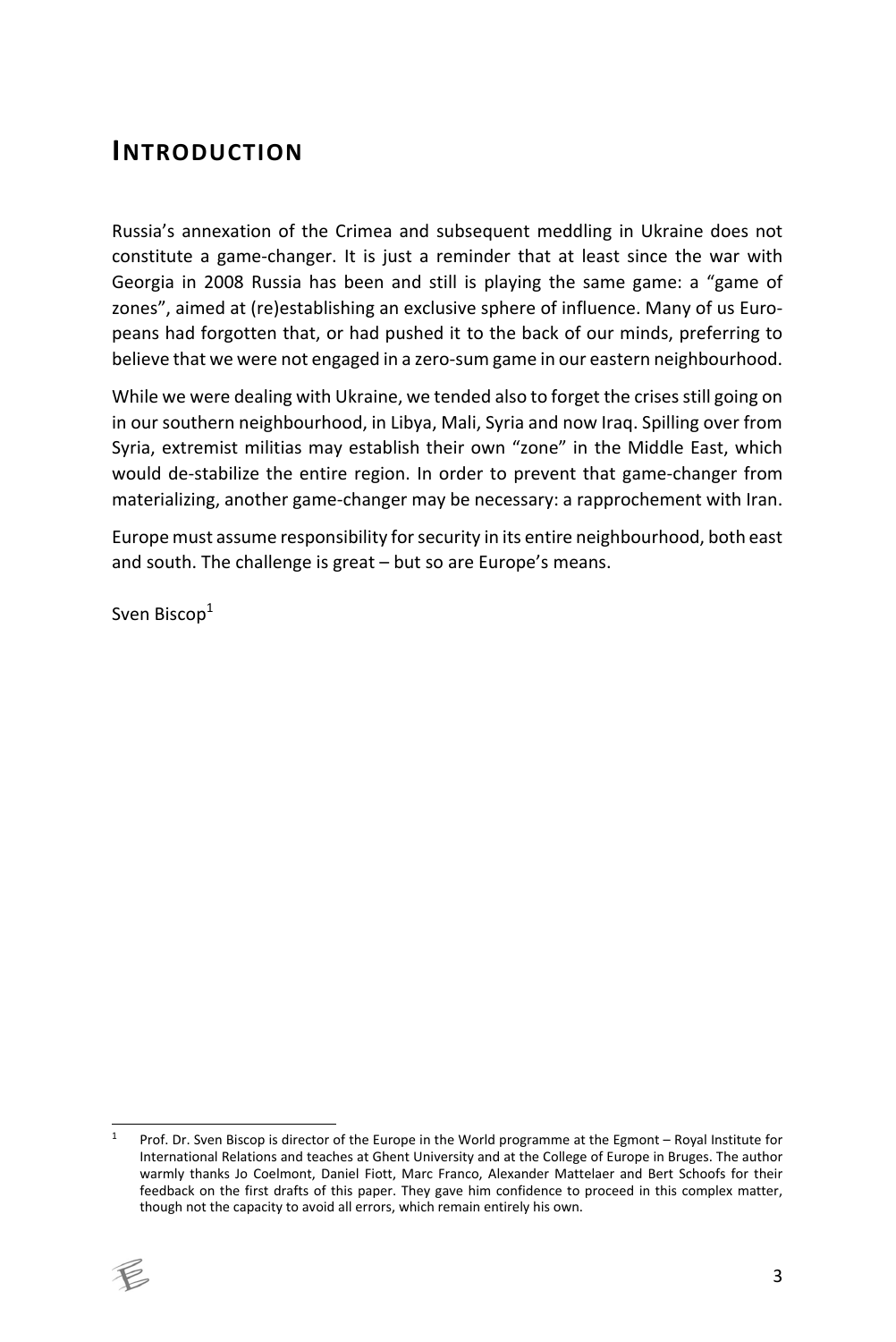#### **TROUBLE IN THE EAST**

The European Union's (EU) hope was that the countries of *Zwischeneuropa*, wedged in between itself and Russia, would be able to make their own choices, instead of Brussels or Moscow choosing for them. If they would choose to develop close ties with us, we would gladly oblige, on the condition that they would undertake economic reforms and commit to improve democracy, respect for human rights and the rule of law. But the EU never asked that they would sever relations with Russia. Russia however does not see the world through this lens. And because a win-win situation requires that both sides perceive a benefit, we *were* engaged in a zero-sum game, whether we wanted to or not.

Those who deride Europe for failing to understand this, especially in the US, are not entirely wrong. The European Neighbourhood Policy (ENP) was simply not political enough. Warnings were issued by EU Member States' embassies and from within the EU apparatus itself (notably the European External Action Service or EEAS) that appearances were deceptive and the signing of the agreement with Ukraine would not proceed that smoothly. Implementing its far-reaching stipulations was in fact incompatible with the nature of the regime. Pushing on regardless, we set in motion a chain of events that led to an (itself unpredictable) Russian overreaction. Thus we learned about the geopolitical implications of technical cooperation, export of norms and trade relations the hard way.

Just a few years ago however, in 2006-2008, the Europeans prevented the US from making the same mistake by resisting NATO membership for Ukraine and Georgia. Surely that move would not have remained without a Russian reaction either. Neither Washington nor Brussels seems to have learned very much from that episode. In fact, at the time Ukraine itself eventually declined to join NATO. That ought to have taught us that when a country itself is too divided over its own future, pushing it to make an untimely choice is unwise, for it is bound to increase domestic tensions.

And those tensions are easily exploited by the country's other neighbour, Russia, seeking to advance its pawns in the game of zones. Russia is acting more out of weakness than out of strength, however. Rather than executing a master plan, Putin seems to be making it up as he goes along. He supported Ukrainian President Yanukovich to the very end, probably because he did not see an alternative way of safeguarding Russian influence. Then Yanukovich fled the country, either without prior warning, which means Russia lost control of events, or with Russian connivance, in which case Moscow gravely miscalculated. For immediately the opposition came to power, which naturally turned to its western neighbour for support. At a stroke, Putin lost most of his influence in Ukraine.

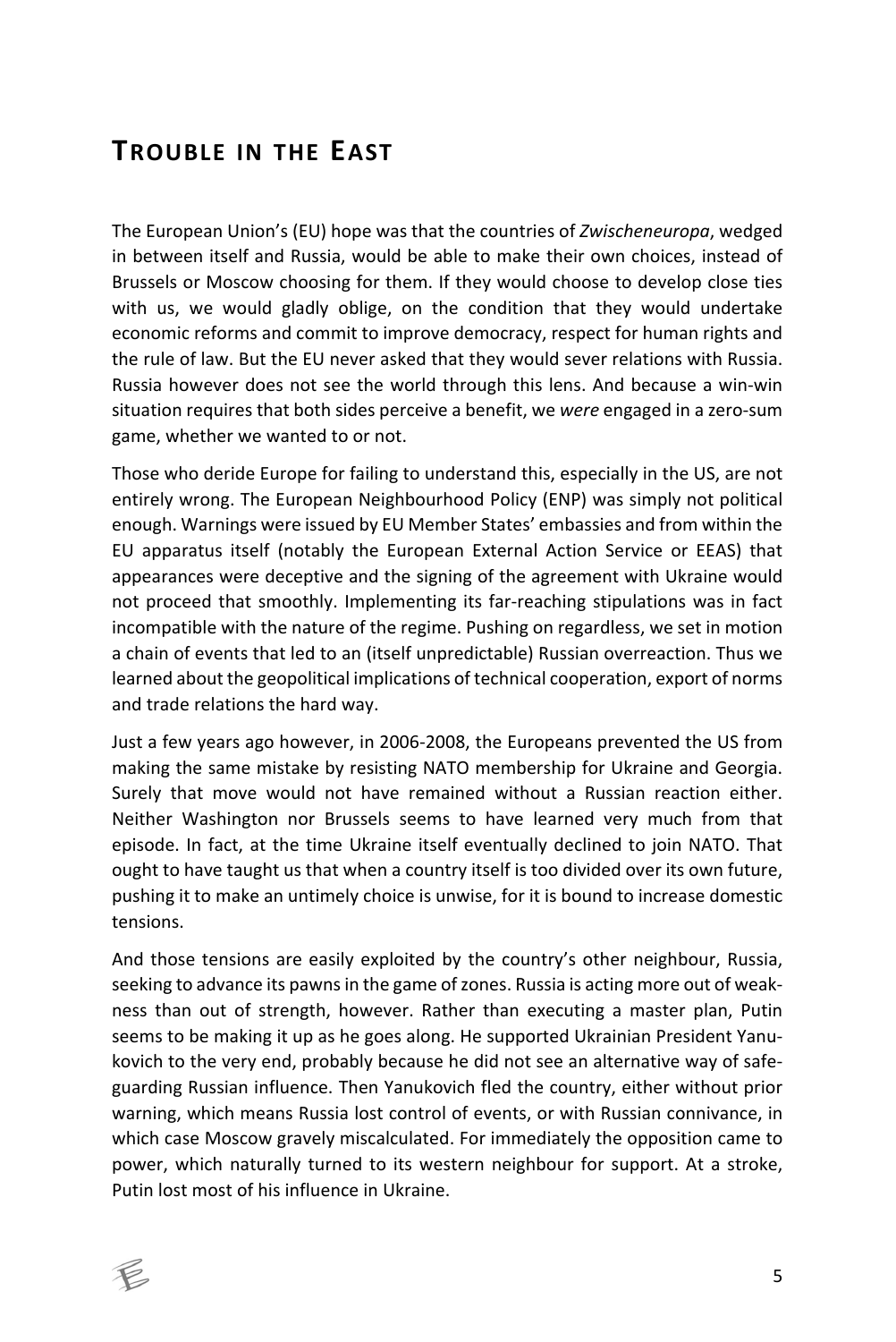The subsequent annexation of the Crimea can be seen as an overreaction. The peninsula's only strategic asset is the naval base, the continued Russian use of which the new Ukrainian government guaranteed right away. But it is typical of a bully to grab by force even what he could get by asking politely, because that's what the bully's reputation depends on. The legitimacy of the regime is based to a great extent on the pretence that Russia remains a great power on a par with the US and China. The easiest way of maintaining that mirage is by acting as a spoiler in the west, simply because we are such polite company. It is difficult to imagine Putin taking similar risks vis-à-vis China, which would likely react with somewhat less circumspection than Europe and the US. But to take on a bigger part than that of spoiler, be it a very irritating one, Russia no longer has the means.

The real game-changer for us in Europe is that the US has made the same assessment and has reoriented its strategy accordingly. Seen from Washington there is only one strategic competitor: China, hence the "pivot" or rebalancing of the focus of US strategy towards Asia. Of course "events, dear boy, events" will continue to pull the US in other directions. But a great power will also aim to shape events in priority areas – China and Asia are that priority for the US today. The not so implicit message to Europe is perfectly logical: we must assume a lot more responsibility for security in our own neighbourhood. The "European Reassurance Initiative" that President Obama announced in early June 2014, asking Congress for \$1 billion to temporarily deploy additional American forces to Eastern Europe, organize exercises and train allies and partners, is meant to underscore this message. Rather than a reversal of the pivot, it says to Europeans, in the run-up to the NATO summit in early September: shame on you, for you ought to be doing this yourself. The more capable Europe is, the more safely the US can focus on Asia; in that sense, the pivot hinges on Europe. NATO's Article 5 is there to guarantee, through conventional and nuclear deterrence, that our own territory is not under threat. As indeed it is not, for impressive though Russian operations in the Crimea may have been from a military point of view, taking on a NATO or EU Member State is another thing entirely.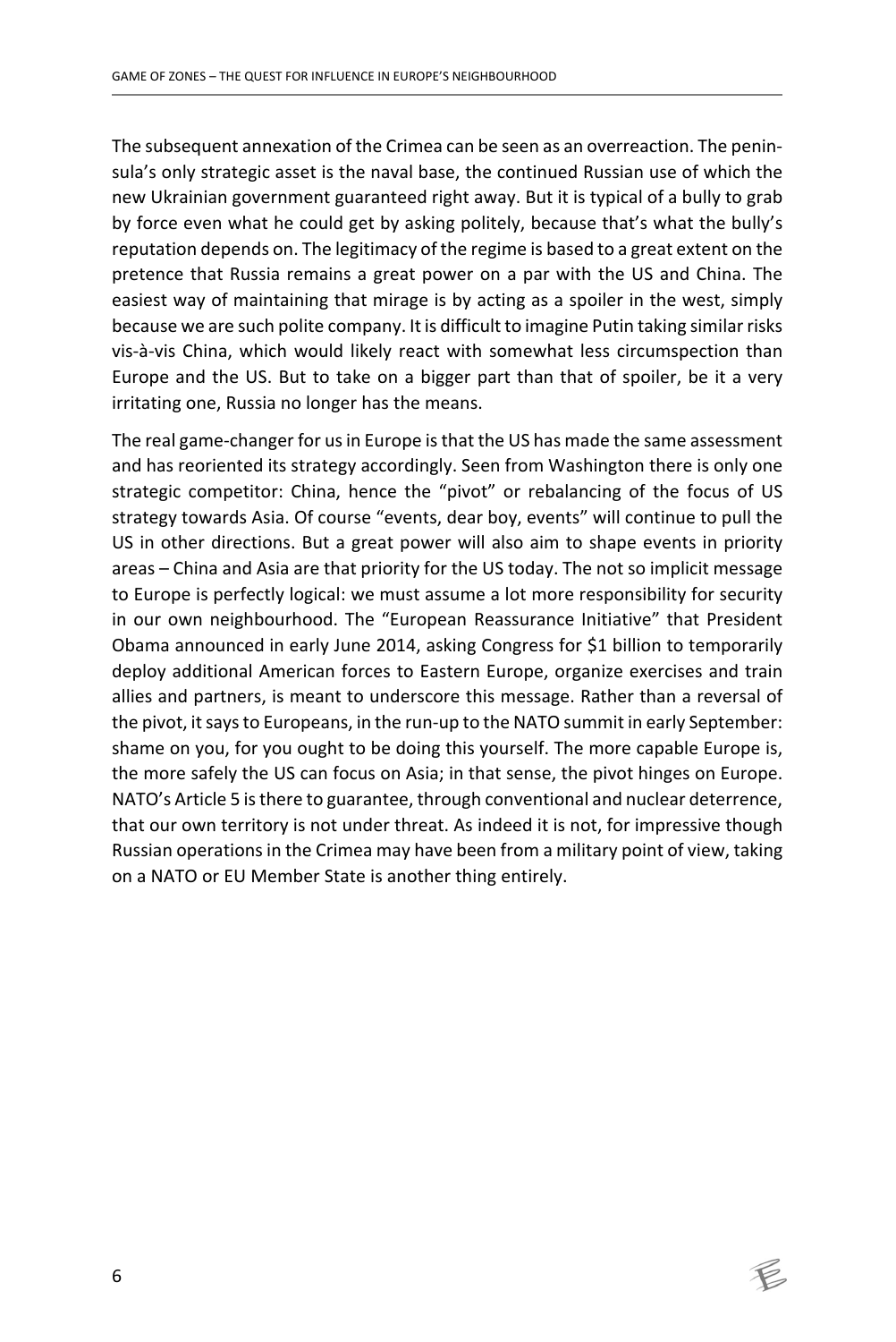#### **EVEN MORE TROUBLE IN THE SOUTH**

The European burden of responsibility does not just include our eastern periphery, but our southern neighbourhood as well. Successive crises eclipsed each other in Libya, Mali and Syria until now all eyes are on Ukraine. But the violence in the former three countries has far from abated, and a grave crisis has now erupted in Iraq as well.

At first sight, the ENP seems to have suffered from the same weakness in the east and in the south, which led to the EU being overtaken by the Arab Spring and the crisis in Ukraine. A focus on the "low politics" of economic and technical cooperation, to the detriment of the "high politics" of diplomacy and defence; a wide range of ongoing activities, but without a strategy linking these to well-defined political ends. In the east "low politics" masked the actual absence of an EU strategy, a consequence of the EU's conscious avoidance of any fundamental debate on how to deal with Russia, for fear of bringing out the divisions between Member States. Activities under the flag of the Eastern Partnership went on without it being clear which relationship the EU eventually aspired to with the six countries concerned. Unfortunately, activity is no substitute for strategy: if you don't know what your objectives are, even the most diverse array of activities is unlikely to achieve them.

In the south however "low politics" masked a "high politics" approach by the  $EU$ but one that was very much at odds with the rhetoric of the ENP. Here not so much the absence of strategy as the discrepancy between declared and actual strategy handicapped the EU. In practice, the ambitious ENP agenda of stimulating neighbouring governments to equally provide for all their citizens in terms of security, prosperity and freedom was abandoned in favour of a short-term focus on energy, illegal migration, and terrorism. Whichever regime was ready to cooperate with the EU in these areas could count on our support, quite regardless of the human rights situation. The former colonial powers' special relationships with most countries of the region did not help. As a result pictures featuring embarrassing embraces with since ousted dictators can be found of quite a few European leaders. In the east, by contrast, in spite of the absence of strategy, the EU did adhere much more to its principles. Compare our attitude vis-à-vis obviously flawed elections in Belarus and pre-Arab Spring Tunisia: condemnations for the former, congratulations for the latter.

Had we remained as principled in the south, we would probably not have seen a speedier or less violent transition, but we would have enjoyed much greater legitimacy. In Ukraine demonstrators used their support for the EU's model of society to signal their dissatisfaction with Yanukovich. In Tunisia people rose in revolt demanding exactly what Europe stands for, but they saw the EU as an obstacle rather

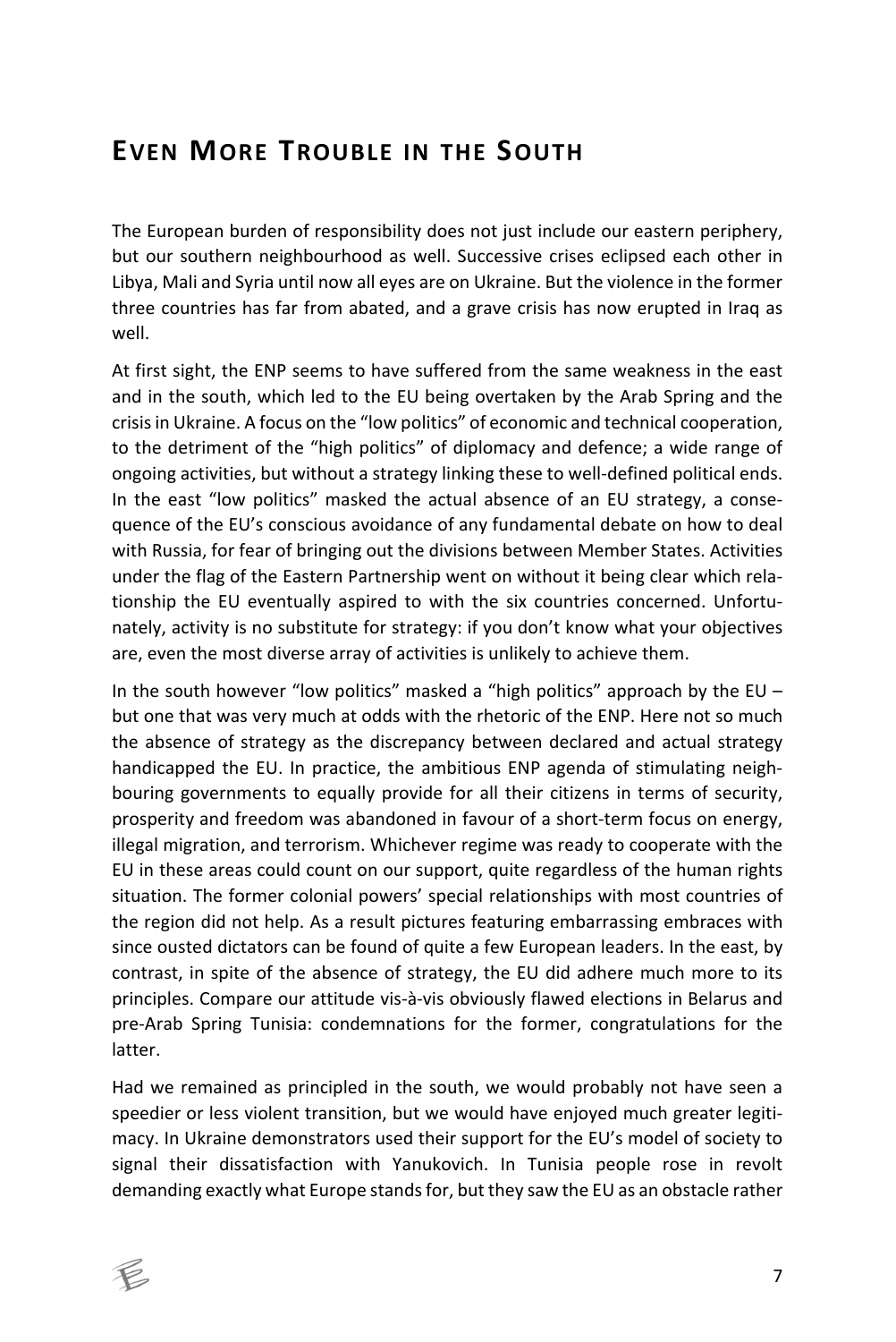than an ally in their struggle. Because of historical reasons people in our eastern neighbours can of course connect more easily with Europe than in the south. Less than in Cold War Poland perhaps but much more than in present-day Egypt, people in Ukraine can think in terms of a return to Europe and a restoration of the freedom which they briefly enjoyed and was then taken away from them. In the south, history inevitably leads people to see Europe as foreign, paternalist or even imperialist. Having just made a revolution they are loath to accept any outside model. Fortunately that means that other outside powers seeking to increase their presence (the Gulf States, Russia, China) find it is not a walk-over either. But they are intent on playing the game of zones and their influence is on the rise.

At the same time even domestic actors who prioritise a religious agenda over the political, economic and social concerns of the people meet with strong resistance. One positive conclusion can be drawn therefore. Revolution and protest in both our eastern and southern neighbourhood have vindicated the core *idea* of EU foreign policy (as expressed e.g. in the 2003 European Security Strategy). An equal share in security, prosperity and freedom is a universal demand and not a European or western conception; without it, no durable peace and stability are possible. On this the EU can build to revitalize its strategy for the neighbourhood.

 $\not\approx$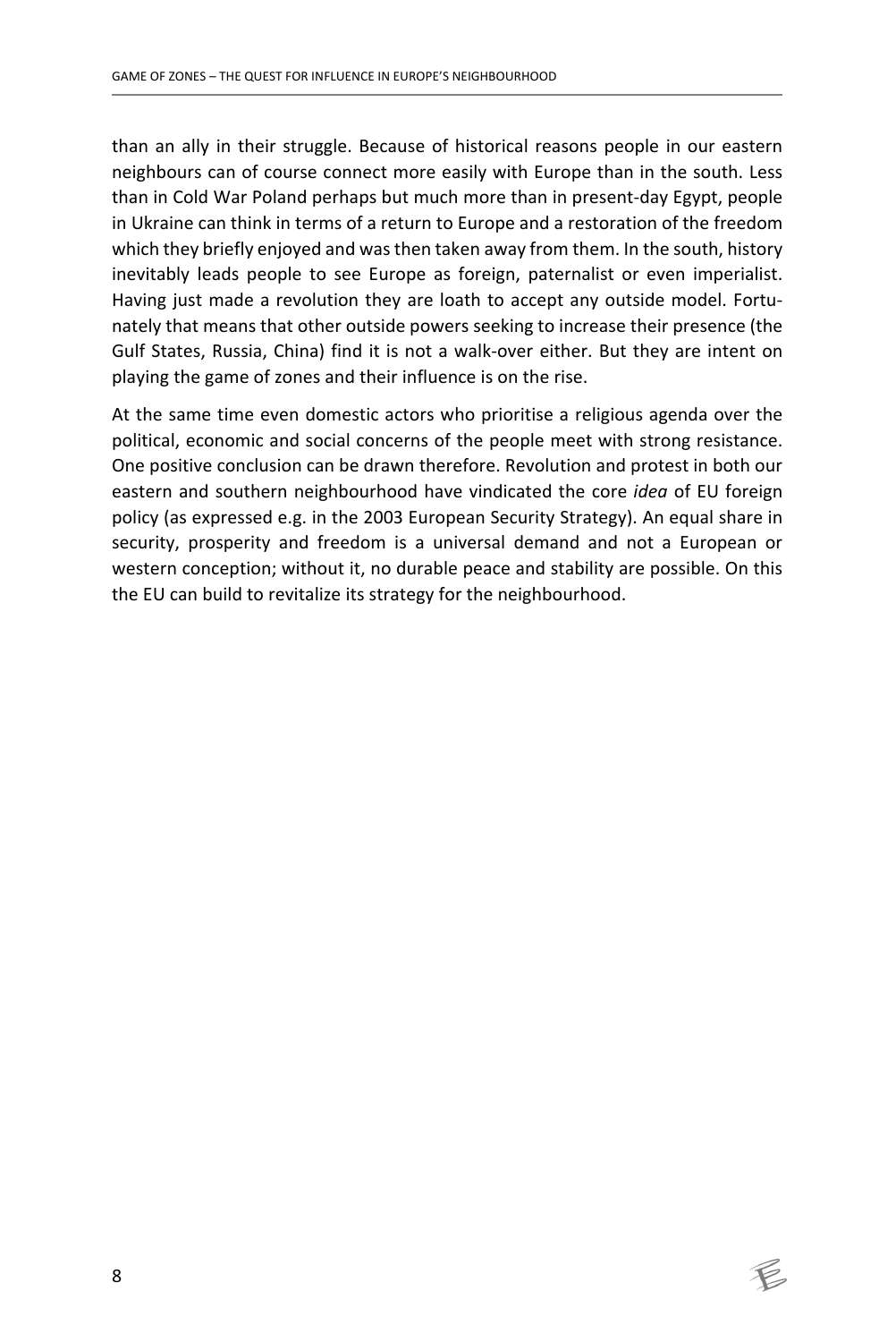# **ALL QUIET ON THE WESTERN FRONT?**

The start of a new Commission, including a new High Representative, is the perfect opportunity to make a new start in the neighbourhood. Fortunately, nobody seems to doubt any longer, as was long the case, that the EU should set priorities in function of its vital interests. They are obviously at stake in the neighbourhood: preventing spill-over of security threats to our territory, ensuring trade routes and energy supply, managing migration and refugees, combating trafficking of humans, arms and drugs, maintaining international law, safeguarding the autonomy of our decision-making.

Europe cannot keep quiet therefore, but that does not mean that Europe too should start playing the game of zones. The best way of preserving our interests is not by attempting to bring our neighbours under our control. As Russia is learning in Ukraine, even if part of the population supports you, you will inevitably antagonise others, which is a recipe for perennial instability. Our interests are better served by empowering our neighbours to make their own choices, and to offer mutually beneficial partnership if they also, but not exclusively, choose to cooperate with us. We do not need our neighbours to look up to us, but we don't want them to look away from us either – that would be very harmful for our interests. Empowerment starts with domestic stability, which starts with integrating all citizens in the political arena, guaranteeing their security, and their share in the wealth of the country. We certainly do not need to abandon the core idea of the European Security Strategy therefore.

But we do require new regional strategies on how to bring this grand strategy into practice. Strategies, plural: the notion that a single Neighbourhood Policy can fit all of our neighbours has been proved wrong. The dynamics in the east (geographically and culturally in Europe, but also within the ambit of a power with irredentist designs, Russia) and the south (in Africa and Asia, where multiple powers compete for influence) are just too different. At the same time, the EU has come to realise that "the neighbours of the neighbours" are often as crucial to our interests. Five partially overlapping and strongly interrelated areas are of vital importance to European security: the eastern neighbourhood, the Mediterranean, the Sahel, the Horn of Africa, and the Gulf.

In diplomacy, symbols matter. The EU would do well to gradually phase out the ENP brand, which rightly or wrongly has become associated with failure, in favour of an Eastern, Mediterranean, Sahel, Horn of Africa and Gulf Policy. These policies should be issue-based and thus geographically overlapping. The EU has a tendency, manifest also in the ENP, to see the world through the artificial geographic divides that are but its own creation and do not always reflect reality on the ground. Different issues

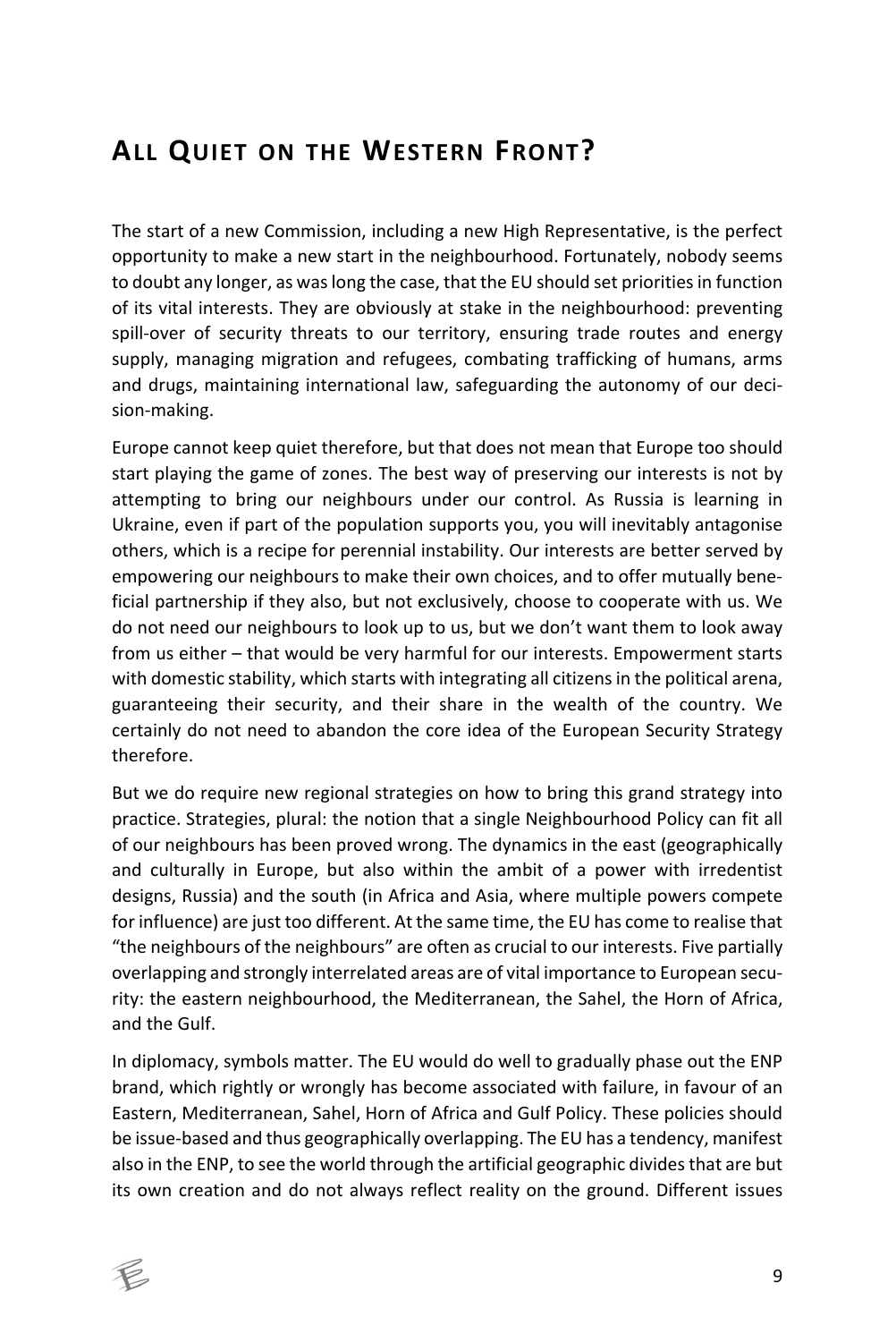generate different regional dynamics, hence the EU should be flexible and approach the same country in the context of different regional policies according to the issue at hand. That of course requires prioritization and strong coordination between policies, in order to avoid that neighbouring countries would be confronted with contradictory expectations.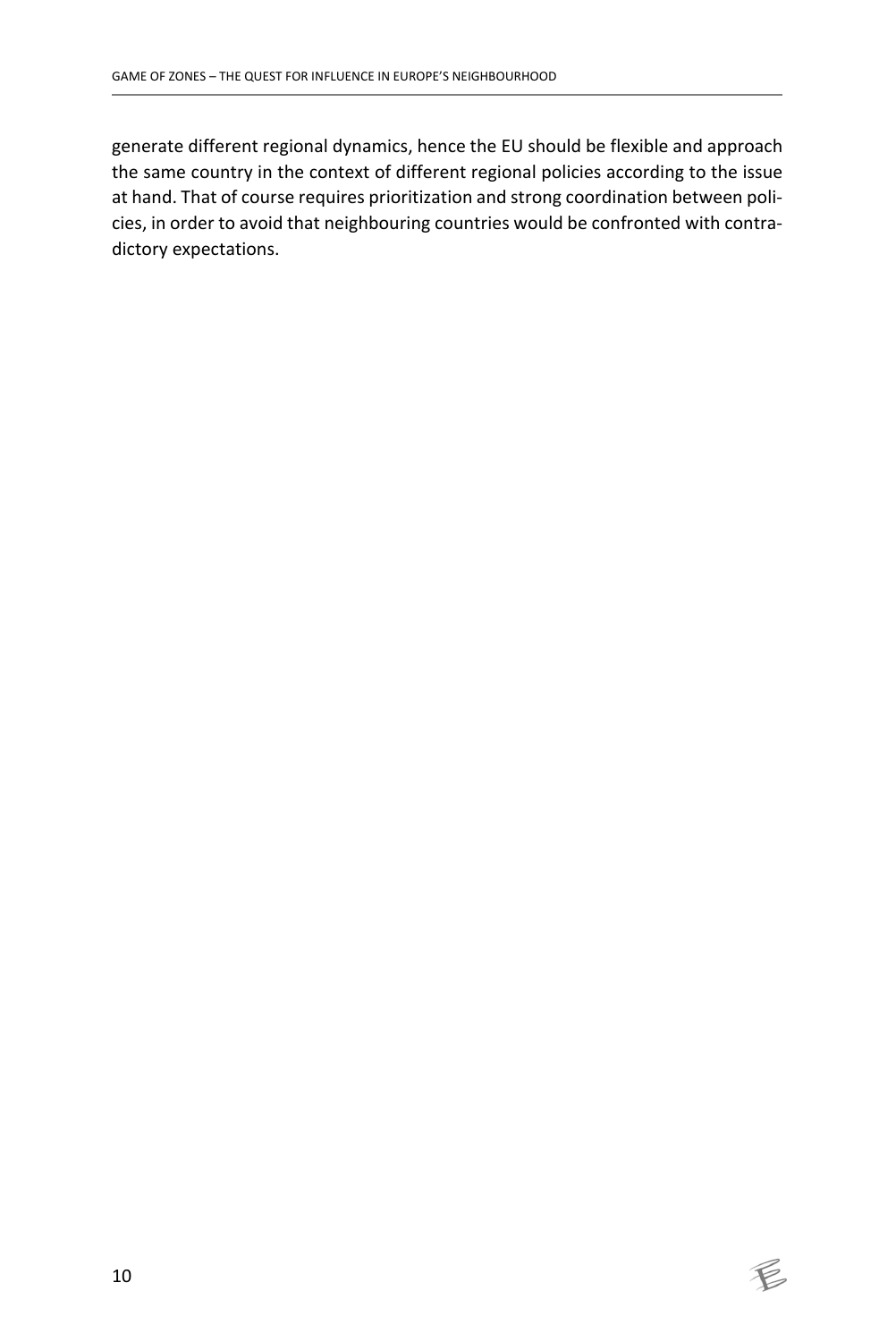# **AN AMBITIOUS LONG-TERM SECURITY PROVIDER**

Before any new long-term regional policies can be put in place, the EU must address the ongoing crises in its neighbourhood.

To start with we must make it clear that we do consider the security of this broad region to be our responsibility. Not because that is what the US expects from us, but in the first place because our comprehensive regional policies will not be credible if the impression persists, as in the past, that our engagement ends where hard security problems begin. Europe must be the first-line security provider in its own neighbourhood. Whenever a security problem arises, the EU must take the lead, initiate a response, and forge a coalition to deliver it. In many instances a diplomatic response will be called for, at which the High Representative and the EEAS have already proven to be proficient (on Kosovo and Iran e.g.), supplemented as required with sticks and carrots from the comprehensive EU toolkit (trade, development, SSR, sanctions etc.).

But the EU must also display the ability and the will to use force, first of all as a credible deterrent that will enhance the effectiveness of its diplomacy. Actual military intervention is the last resort when vital interests and the responsibility to protect cannot otherwise be upheld. Even if the EU would formally declare the broader neighbourhood a security priority, at the level of grand strategy, whether or not to intervene in a specific crisis will always depend on an ad hoc cost-benefit calculation. What positive effects could intervention achieve, but which negative fall-out might it generate and which risks would our forces run? Crucial to the military success of recent interventions (in Libya and Mali) is that a major part of the population welcomed them.

It will in any case be *our* decision. As a consequence of the pivot, the US will no longer take the initiative in our place but will look to Europeans to take charge. The EU evidently is the best forum through which they can assume this comprehensive security role. If in a specific crisis Europeans decide to take military action, they will of course call upon a Member State or NATO to provide the command and control for a European-led operation, through the Common Security and Defence Policy (CSDP) or NATO, depending on the circumstances. Assuming our responsibilities has capability implications. Europeans must drastically step up military cooperation and integration through the CSDP to enable them to fulfil the Headline Goal (deploying at corps level or up to 60,000 troops) in the broad neighbourhood *over and above* any ongoing operations – that would be a real deterrent and strategic reserve. Furthermore, they must aspire to be able to deploy in this region relying on their own enabling capabilities (air-to-air refuelling, intelligence etc.) rather than continue to be dependent on the US, thus freeing up American assets for deployment elsewhere.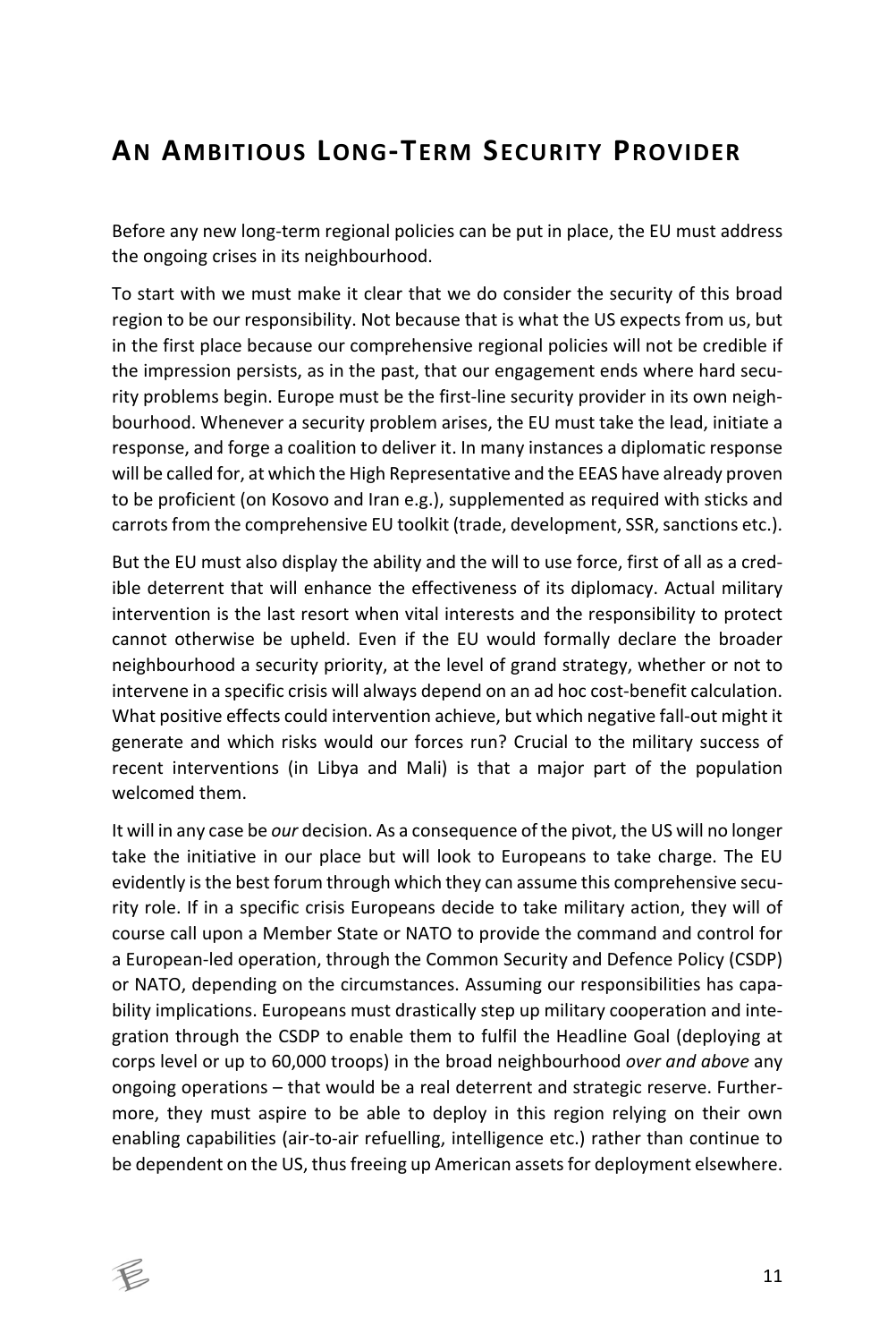# **AND A CRISIS MANAGER: IN THE EAST**

These long-term security obligations provide the framework for the EU's short-term crisis management.

In the East, the EU actually has responded pretty adequately to the outbreak of the Ukraine crisis: adopting sanctions to signal its dissatisfaction with the annexation of the Crimea, keeping further sanctions in reserve to warn Putin against similar military incursion in mainland Ukraine, providing economic support to the Ukrainian government and helping to organize the presidential elections, and engaging in high-level diplomacy. Indeed, Obama aligned himself with this approach in his Brussels speech on 26 March 2014, putting paid to rather more belligerent utterings in some American quarters. Of course, EU decisions were preceded by difficult debates between Member States, but too often we allow these initial divisions to overshadow the outcome. They are inherent to decision-making in any actor, the only difference being that usually debates in the EU are out in the open as opposed to those between the State Department, the Pentagon and the National Security Council.

This policy is helped by the fact that Putin too seems to have noticed that in eastern Ukraine there may be a lot of dissatisfaction with rule from Kiev, but it is neither as massive as (it apparently is) in the Crimea nor does it necessarily equate with a wish to join Russia. Unlike in the Crimea therefore, pushing things to extremes may lead to a bloody and protracted civil war (as civil wars usually are) in which Putin likely prefers not to be involved. Russia may in fact have more interest in keeping Ukraine together but weak, which creates opportunities to wield influence nationally, rather than in splitting off further parts, which would cut it off completely from the Western-oriented country that would remain.<sup>2</sup>

That also implies that the EU and the US should aid Ukraine to build up its armed forces, but with the objective of maintaining a presence of the central government throughout the country – not to try and resolve the issue by force. That would only fuel internecine violence, which could tempt Russia in turn to intervene militarily anyway, bound as it has itself by its statements about protection of Russians everywhere. The people who stand to lose from civil war are the Ukrainians. The EU should rather continue its diplomatic engagement to try and forge a consensus on a federal solution for Ukraine that can satisfy all Ukrainians, including in the East of the country, which can therefore also be a face-saving way out for Russia. That may require adopting more severe economic sanctions though, to ensure that Russian probing stays below a certain threshold. The EU's resolve may be tested sooner rather than later…

<sup>2</sup> Tony Wood, "Back from the Edge? On the Situation in Ukraine". In: *London Review of Books,* Vol. 36, 2014, No. 11, pp. 37-38.

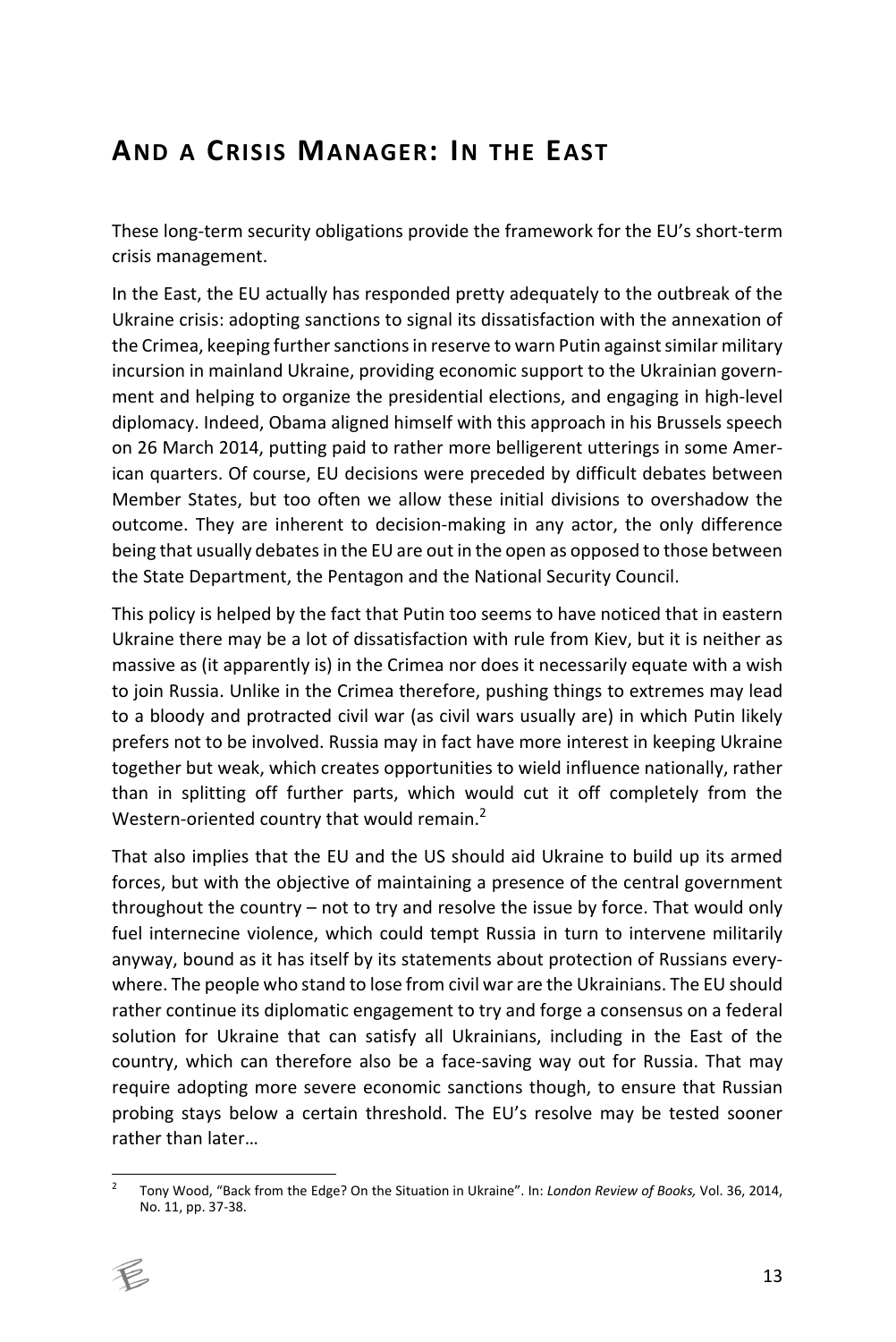In the end, the outcome might be very advantageous for the EU, except than that we will likely be the one having to pay for it for a long time to come: the gradual stabilization of a more democratic Ukraine, free to build constructive relations with all of its neighbours. The economic and political challenge is huge though.

The question that we should ask ourselves is: are we willing to establish as close relations and spend as much treasure on the other countries of the Eastern Partnership? If they so desire, of course. In the case of Moldova a positive answer seems already guaranteed from both sides; as regards Belarus the question does not now pose itself. But what about the South Caucasus? What are their aspirations, how far are we willing to go to meet them, and how can we avoid another clash with Russia? Putin may have damaged his own long-term interests for even those who are inclined to look to Moscow rather than to Brussels did not count on cessation of territory being part of the bargain.

What EU policy will not achieve is to return the Crimea to Ukraine. The peninsula will join South Ossetia, Abkhazia and others in the category of territories whose proclaimed status we do not recognize but also do not actively attempt to alter. That is unsatisfactory, but it ought not to be a surprise. The history of international relations since World War Two shows that the Permanent Five do not wage war against one another, and that even proxy wars tend to be very costly for all sides. Just as, earlier in this century, Russia and China protested against but could do little in practice to end the evidently illegal US invasion and occupation of Iraq, so the balance of power impels us to live with a Russian Crimea, however much we disapprove.

We have to work with the great powers, simply because they are the great powers. Their non-obstruction, if not their active cooperation, is needed to advance in other key areas, such as the negotiations about Syria and Iran, and economic ties are way too close and important to permanently put at risk. Tempting though some may find it to revert to Cold War frames, it is imperative to maintain constructive relations. Issue-based cooperation with all of its "strategic partners", whenever the EU finds that it can agree on the way to protect shared interests, is precisely the way of pulling them into effective and rule-based multilateralism as we see it. Partnership is not marriage: we do not have to declare our love, but we do have to be able to compartmentalize and proceed where we can.

With Russia specifically, energy supply is a crucial dimension of our relations. Putin will hopefully have provided enough of a scare to have convinced the EU Member States to finally fully integrate their energy markets and accelerate diversification. The latter should go beyond diversification in the supply of fossil fuels, for that will only increase our dependence on other equally undemocratic suppliers. Or it will makes us rely on fracking by the US, which is extremely damaging for the environment. The US expects, by the way, that if Europe wants to benefit from American energy it needs to make an effort itself, i.e. start fracking too. Real diversification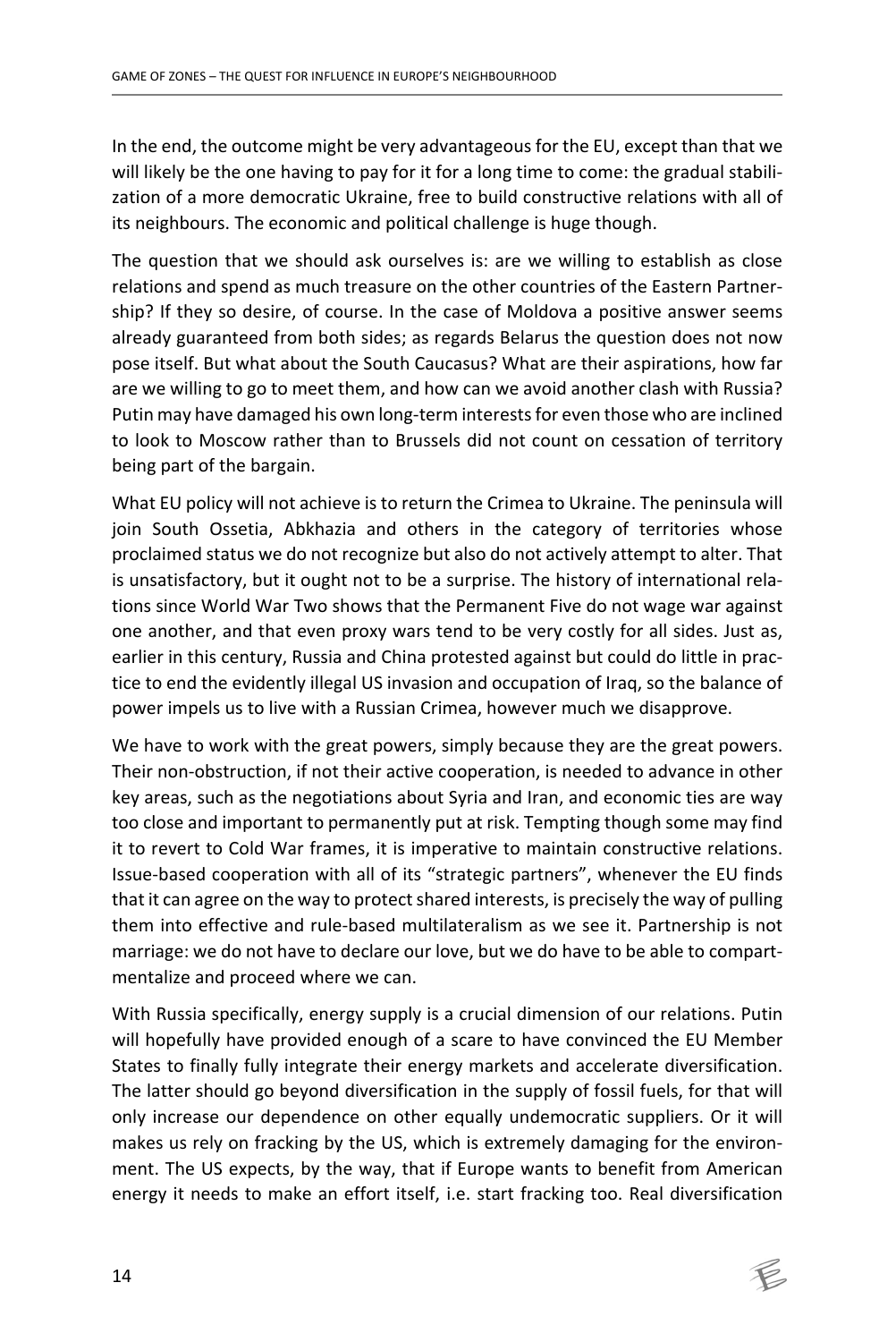thus either means more nuclear energy (which is also being suggested from the US side) or more renewables. Even when we achieve substantial diversification, the EU would do well to still buy Russian gas. It would then be in a much stronger position, able to demonstrate its goodwill by continued purchasing from and investment in the Russian energy sector, which is important for the stability of the country, but in the knowledge that it could much more easily turn its energy supply around. Our vulnerability vis-à-vis Russian energy blackmail would thus be much decreased.

 $\mathcal{P}$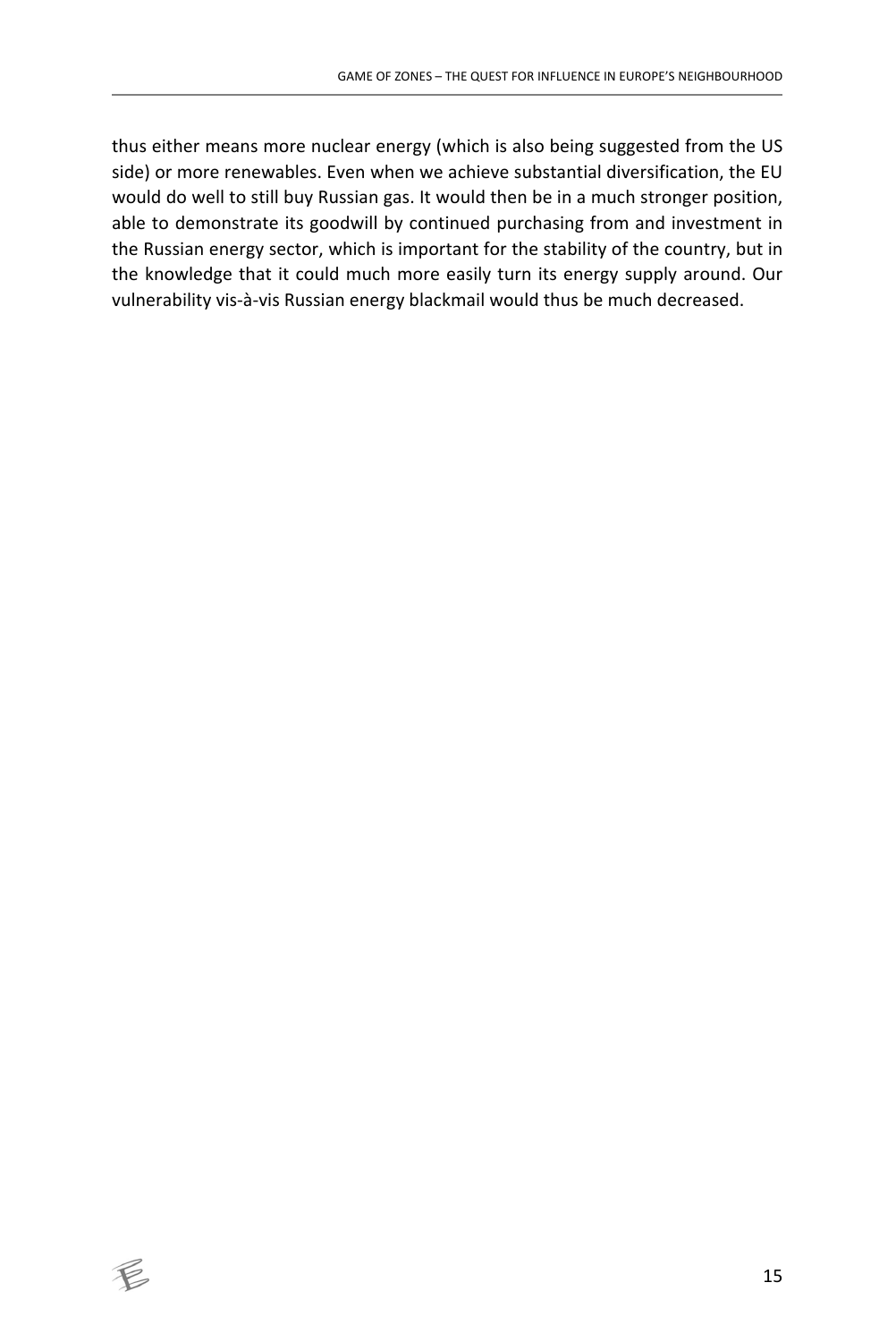### **AS IN THE SOUTH**

In recent years, awareness has sharply increased across the EU that security in the broader southern neighbourhood concerns all of the 28. That does not yet translate, unfortunately, into a great willingness to act when forceful intervention is required. In Libya and Mali ad hoc coalitions outside the EU had to take the military lead, at the initiative of Britain and France, with the EU as such not coming onto the stage until the follow-up phase. But the EU does now have comprehensive regional strategies for the Sahel and the Horn, in the implementation of which is has deployed training and capacity-building missions as well as the naval operation Atalanta. It also has a border assistance mission in Libya, and its plays a vital role in the diplomatic process on Syria and on Iran. The challenge now is to consolidate the effects of these actions and ensure that durable peace and stability result, which may require additional and ambitious diplomatic initiatives.

What is required first of all though is staying power. The security situation in the Sahel appears manageable, but fighting in Mali remains ongoing and the EU will have to sustain its military deployment as well as its economic and financial support for years to come if the region is not to slide back into major instability. The vastness of the region is a challenge, but on the other hand even a limited number of major assets (air support e.g.) in support of local forces can make a difference as insurgents are mostly but lightly equipped. The EU might wish to consider an additional effort in this sense, alongside its training missions. In the Horn of Africa, the efforts of years are finally bearing fruit, but here too a sustained effort is necessary. It will be some time to come before Somalia is sufficiently stable and prosperous to eradicate the root causes of piracy. Until that time the EU has no choice but to keep patrolling the neighbouring waters.

Much more challenging at this moment is the situation in Libya, which is far too chaotic and dangerous for the border assistance mission to be more than a token deployment. Unfortunately, gravely deficient follow-up has almost completely negated the effects of the successful military intervention in 2011. The crisis in Mali in 2013 has already demonstrated the damage that spill-over from Libya can cause. Though success is by no means guaranteed, the EU has both the greatest responsibility and the most instruments to work with the Libyan authorities to try and create a semblance of stability. That implies a much more ambitious role than it is assuming today.

The gravest crisis is the civil war in Syria, in which any military intervention would cause more harm than good, and which so far has proved too intractable for the diplomatic process to achieve anything beyond the destruction of chemical weapons. At least spill-over of violence to where it was most feared (to Lebanon,

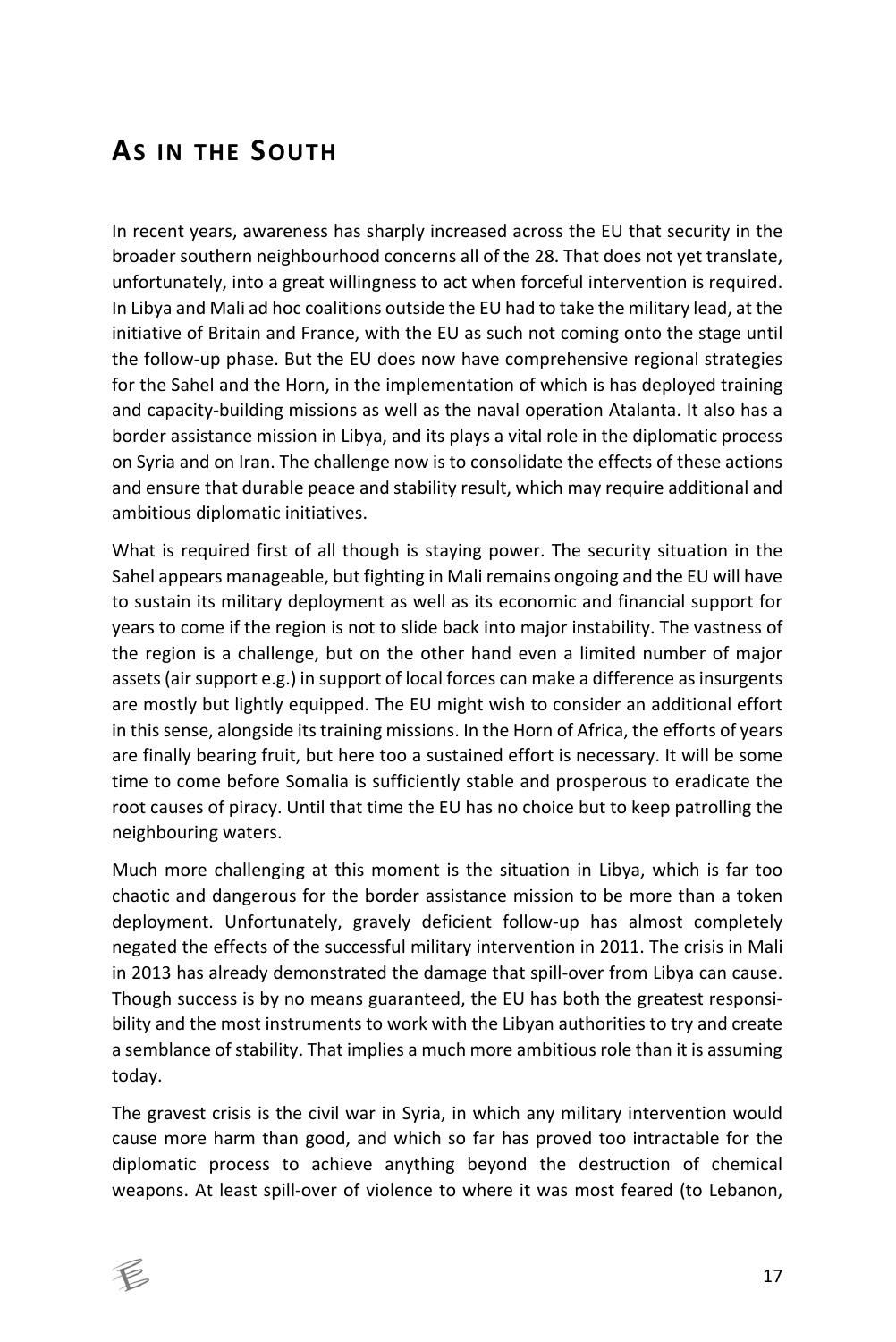Jordan and Turkey) has so far been limited, but the risk remains; military action may yet be called for to prevent it from materializing. In June 2014 however the war spectacularly hit Iraq, when the extreme ISIS group (the Islamic State in Iraq and the Levant) that was fighting Assad in Syria took everyone by surprise by capturing large parts of northern Iraq. Another proof (if more was needed) of the error of invading Iraq in 2003, everyone is now looking to the US to rescue the government in Baghdad, including militarily. But Europe can no longer consider this to be just an American problem, for the stability of the entire Middle East is at stake. Furthermore, ISIS is exactly the group that many fighters originating from Europe have joined, which poses great security risks if and when these eventually seek to return.

Meanwhile the EU, together with the UN, the US and Russia, has no option but to keep putting pressure on all parties in Syria to bring them to the negotiating table. In view of the stalemate in the civil war, any agreement may have to include a continued role for Assad, at least in a transitional phase, for it to be workable. However much we may dislike the idea on principle, the crisis in Iraq has probably tilted the balance in favour of realism.

The attempt to involve Iran in the Syrian negotiations was very wise and has to be kept up, for a settlement for Syria has to take into account the proxy war with Saudi Arabia that is going on. The EU's role is not to take sides, but to strive for a regional arrangement in which all find their place. Hence the strategic importance of the broader negotiations with Iran itself. Care must be taken not to jeopardize the outcome of these by appearing so eager that Tehran would no longer see a reason to make many concessions – European energy companies especially are chafing at the bit. Yet a "normalization" of relations with Iran would be a breakthrough indeed. "Normalization" can only go so far, in view of the serious human rights issues in Iran (such as the hanging of homosexuals), though the situation in Saudi-Arabia, the West's "ally" in the Gulf is hardly any better. But even a limited shift towards constructive relations on an issue-by-issue basis would be a game-changer for the Middle East and the Gulf – and there probably is a much bigger chance of transition in Iran, which is in many ways a much more open society, than in Saudi Arabia.

Europe could thus try to maintain an equidistant position between Riyadh and Tehran, further diversify energy supply, and stabilize the Middle East. As the US role vis-à-vis Iran remains constrained, for domestic political reasons, the EU is best placed to imagine an ambitious diplomatic scheme to take this forward. Even the US may step up its engagement, for the crisis in Iraq, where Sunni ISIS fighters are massacring Shia, is of great concern to Iran as well and has immediately produced consultation between Washington and Tehran.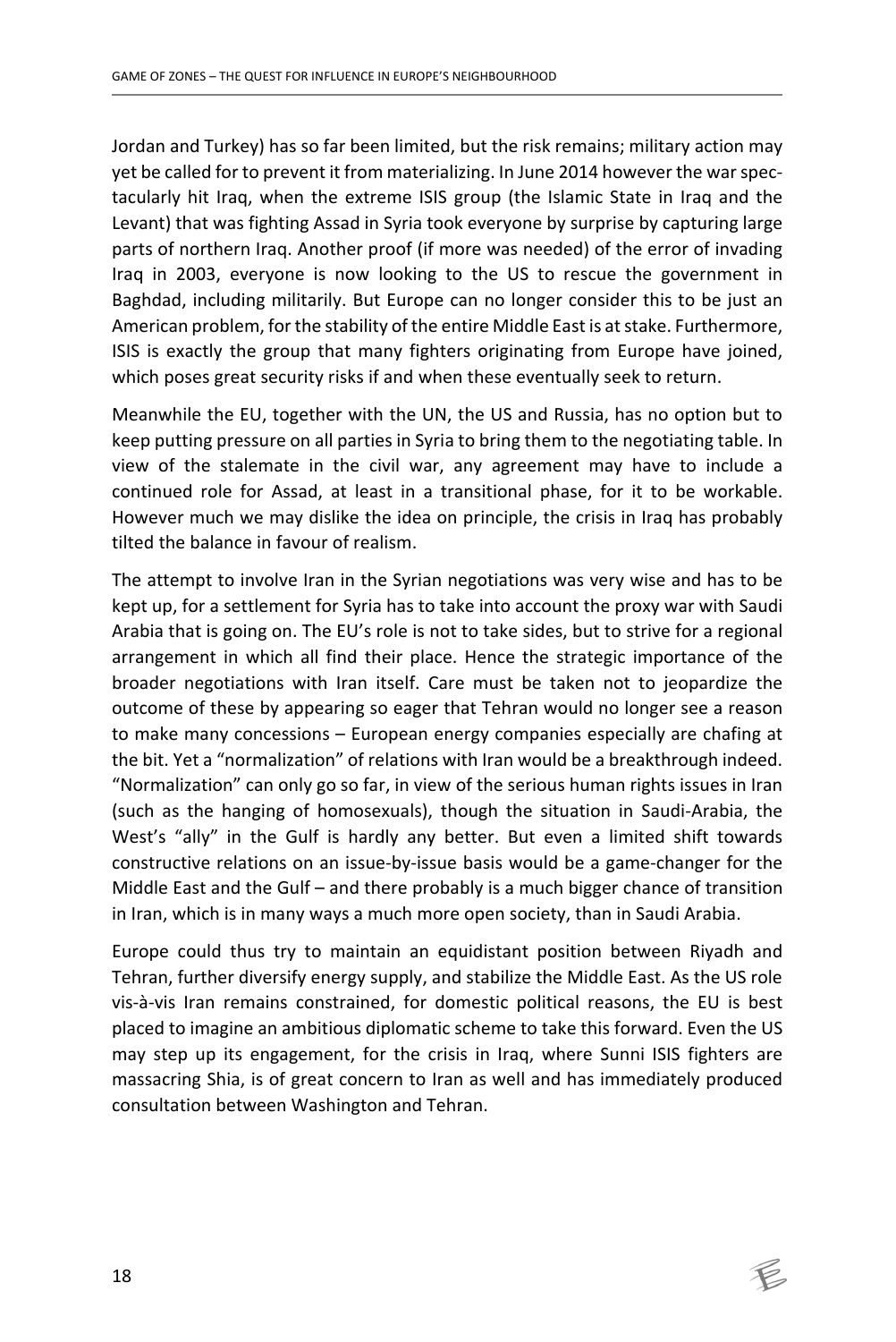#### **A PARTNER IN PRAGMATIC IDEALISM**

If the security situation can at least be kept under control, the EU can revitalize its long-term multilateral and bilateral relations with the countries in the five subregions of its broader neighbourhood.

A multilateral forum would add value to bilateral relations, at least as a confidence and security-building measure for the countries of each region, which often are embroiled in tensions and disputes, but also to foster cooperation between sets of countries on concrete issues. The more operational the multilateral forums can be the better, of course, which requires a focused agenda. That certainly holds true for the existing forums, the Eastern Partnership and the ill-fated Union for the Mediterranean; with the participants of these the furthest-reaching bilateral relations, such as association agreements, can be envisaged. Multilateral relations with the Gulf countries, via the Gulf Cooperation Council (GCC), need to become more political. For the Sahel and the Horn, European security initiatives in these regions can be the starting point for less institutionalized but focussed multilateral meetings. In addition, ad hoc meetings in various constellations can be envisaged, including Iran, in function of the issue to be addressed, e.g. the security crisis in Iraq.

At the bilateral level, a reconceptualization of relations is in order. Partnership is indeed the aim, but it cannot be the starting point. Partnership at first sight does not work. By declaring all neighbours to be partners from the start, the EU has weakened rather than strengthened the incentive for reform. Why change if you are on the list of the good guys already? Instead of changing its neighbours, the EU itself has become tainted by associating itself too closely with unsavoury regimes. Real *partnership* implies systematic consultation and regular joint action on an agreed range of issues. That requires a degree of agreement on both values and policy objectives which can be achieved with democracies and countries in transition but probably not with authoritarian regimes. The EU should of course have a *dialogue* with all neighbours, starting from the realisation that in the absence of a membership perspective and because the paternalistic conditionality approach no longer fits in with this multipolar and post-Spring era, having a *reforming* role from the outside is extremely difficult. Playing a *moderating* role, curbing excesses, is realistic and important however, and can go hand in hand with issue-based cooperation on an ad hoc basis, as a prelude to eventual partnership. This is what could be called pragmatic idealism. When transition and democratization does happen, the EU can and must of course offer full support. In such a scenario Europe has a comparative advantage, for few other external actors can fully support democracy, in view of their own lack of it.

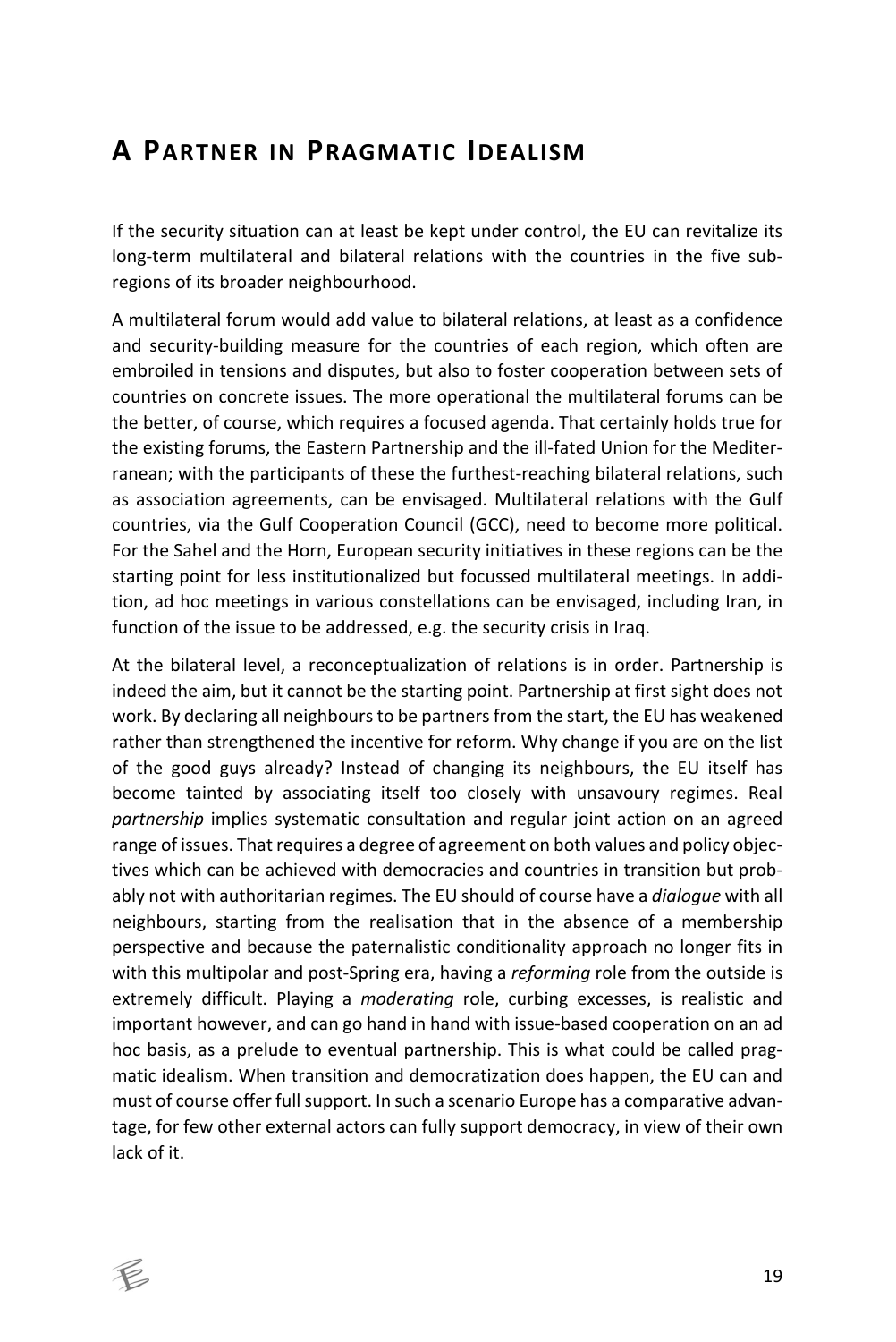The east is the exception here, because as stated above it sees itself as a part rather than as an object of Europe. This is a key reason why dynamics in the eastern neighbourhood are very different and conditionality can work, though how far to the east this applies may be doubted as well.

Within this context the EU should phase out the language of partnership, except where it really applies. A return to classic diplomacy is in order, speaking with all actors at all levels, privately but also publicly, in full view of public opinion in the country. For this is our strongest asset throughout our broad neighbourhood: people have become active citizens and will continue to exert pressure on their governments when they perceive their rights to be ignored. Once found, this "class consciousness" cannot be put back in the bottle. Supporting free media and our own public diplomacy are very important in this regard. Secondly, the EU has a lot of expertise to offer (e.g. on security sector reform) and should be generous when it is requested, especially in countries in transition. Thirdly, although other external actors at times have more resources to spend and the scale of the challenges is immense, the EU still can allocate significant budgets (e.g. €15 billion for the European Neighbourhood Instrument for 2014-2020). Or at least they would be significant if they were concentrated on more specific priorities rather than fragmented across a wide array of well-intentioned but not always very effective initiatives. The highest priority appears to be investment in economically viable projects that stimulate employment and long-term development (such as transport and energy infrastructure).